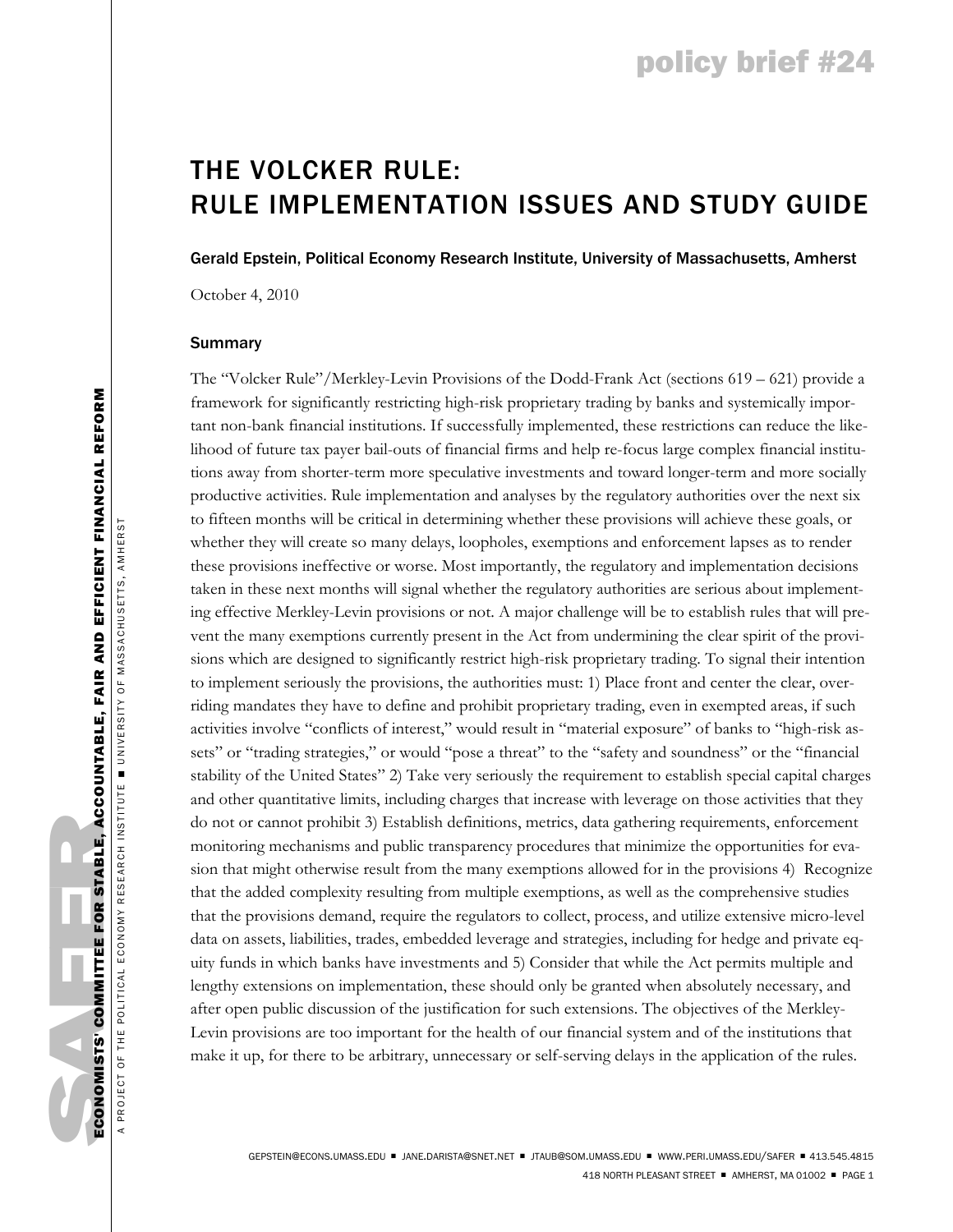#### Introduction

The so-called "Volcker Rule" is contained in sections 619, 620 and 621 of the Dodd-Frank Act.<sup>1</sup>. According to Senators Merkley and Levin, the Congressional authors of these provisions, these rules are designed to do three main things: 1) Prohibit high risk proprietary trading at banks 2) Limit the systemic risk of such activities at systemically significant nonbank financial companies, and 3) Prohibit material conflicts of interest in asset-backed securitizations. (Merkley and Levin, *Congressional Record*, July 15, 2010, S5894 (Merkley and Levin, (ML, 2010a.)

Appropriate, forceful implementation of these provisions is crucial for helping to avoid future economic crisis. Indeed, risky proprietary investments by investment banks, along with trading for clients whose decisions were influenced by these banks, was one of the main forces that sustained upward pressure on security prices in the bubble. Indeed, by running large trading books, banks had inside information on client trading patterns and could use that information to front-run, and thereby help sustain market trends. Banks maintain large inventories of the securities ostensibly to facilitate trading, but these inventories in fact include substantial quantities of proprietary investments hidden within market-maker inventories. *By 2008, bank trading books held hundreds of billions of disguised proprietary investments.* By mid-April of 2008, banks had lost roughly \$230 billion dollars on their super-senior CDO proprietary holdings that regulators and other interested parties believed were simply inventories of assets held to facilitate client trading (Tett, 2008). These losses were probably created from about three quarters of a trillion dollars worth of risky assets. Clearly, proprietary trading was a major cause of the recent crisis. (Crotty, Epstein, Levina, 2010).

By limiting high risk proprietary trading and conflicts of interest by banks and systemically significant non-bank financial institutions, the intent of the legislation is to contribute to several broader goals: 1) Reduce government subsidies for socially dangerous, high risk trading resulting from the existence of government subsidies and guarantees that flow to U.S. banks and "systemically significant" non-bank financial companies 2) Reduce the likelihood of government bail-outs of "too big to fail" financial institutions by limiting the risky bets they are allowed to take, as well as make them adequately prepare for losses on the bets they make, and 3) Help shift the focus of large banks and non-bank financial firms from shorter term, risky activities, to longer term, productivity enhancing investments and credit extension that will help generate employment and socially productive investments. (ML, 2010, b).

Identifying and preventing high risky proprietary trading by large, complex financial firms would be challenging under any circumstances because of the complexity of activities undertaken by these institutions, the multiple locations domestically and internationally and within their corporate structures where they are undertaken, and the increasingly complex financial products with which proprietary trading can be conducted and hidden. All of these complexities require a great deal of information about specific trades, positions and investments which may not currently be available to regulators, or even, in some case, to the top management and board of directors of the financial institutions themselves.

But the task has been made more difficult and the data requirements much larger because of multiple exemptions from the general prohibitions created by the legislation and the numerous ambiguities in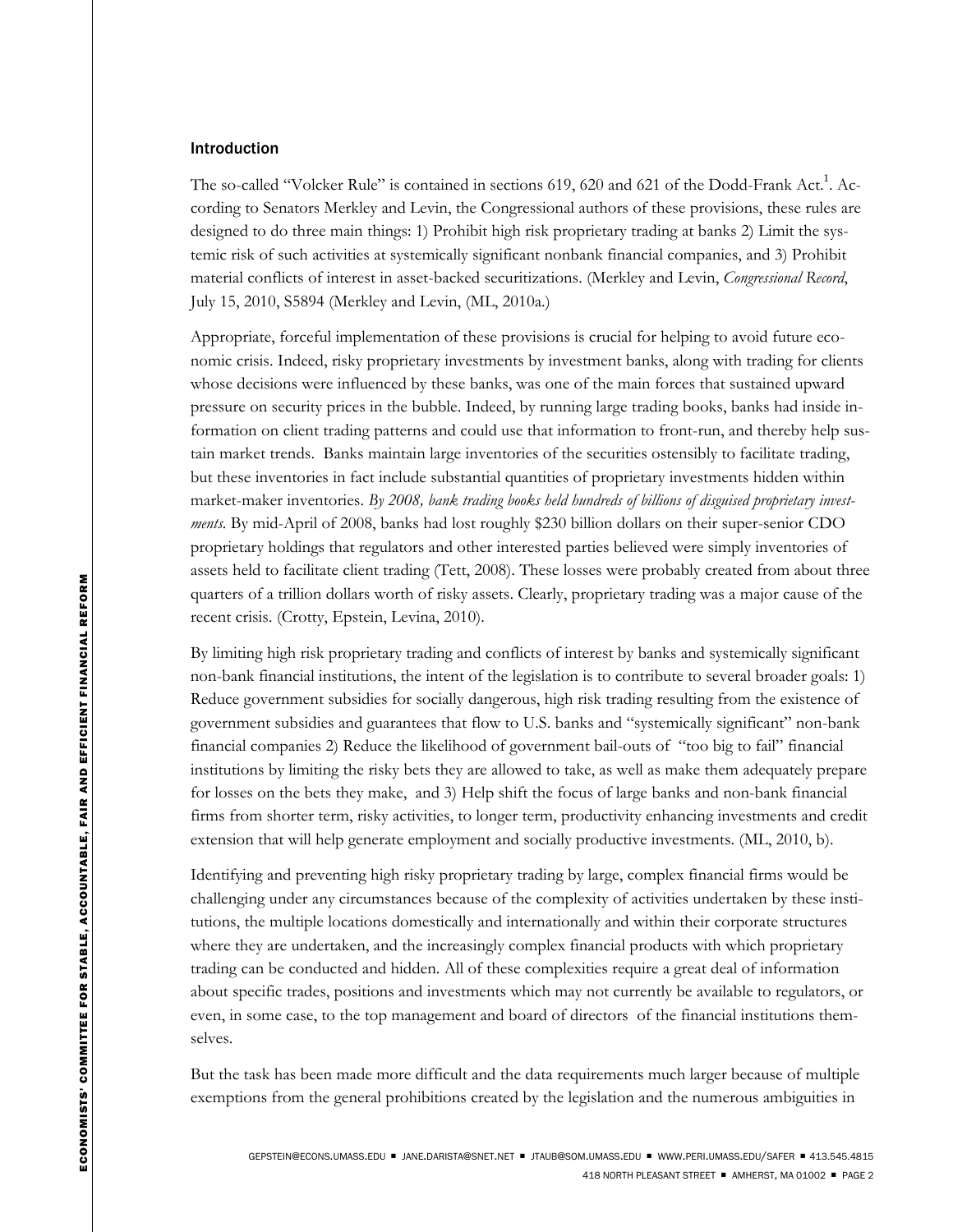the definitions of key concepts and terms in the Act. For example, allowing banks to own significant *de minimis shares* in hedge and private equity funds could make it easier, all things equal, for banks to hide proprietary trading in the deals struck with hedge funds. Section 619 (d)(4). Allowing proprietary trading for "market-making-related activities" (Section  $619(d)(1)(B)$ ) and for " risk-mitigating hedging activities" (Section 619(d)(1)(C)) will require clear rules and a great deal of individual trade and position data to ensure that these activities do not hide high-risk proprietary trading.

At the same time, there are some very strong provisions in the Volcker Rule that, if they are highlighted, defined and implemented properly, can help ensure that the rules greatly reduce high risk and socially dangerous activities that banks and other systemically important financial firms would otherwise be likely to engage it.

Four provisions of the act are particularly important in this regard.

# *a. Conflict of Interest and High Risk trading Strategies*

First, the legislation states that, "No transaction, class of transactions, or activity may be deemed…permitted…if it (i) would involve or result in a material conflict of interest…(ii) would result, directly or indirectly in material exposure by the banking entity to high-risk assets or high-risk trading strategies…(iii) would pose a threat to the safety and soundness of such banking entity; or (iv) would pose a threat to the financial stability of the United States." (Frank- Dodd-Frank Act, Section  $619(2)((A)(i - iv))$  It is crucial that this provision be taken absolutely seriously and play an over-riding role in the rule making and implementation of the provisions, as its language suggests it must. As such, key terms such as "material conflict of interest," and "high-risk trading strategies" need to be defined and measured, and their impacts on the "safety and soundness of the banking entity" and to the "financial stability of the United States" must be the object of careful study.

#### *b. Additional capital requirements and quantitative limitations on permitted activity*

Second, even if regulators do not prohibit outright particular transactions or activities, they must nonetheless impose additional capital charges or quantitative limitations on them if they are thought to be excessively risky for the banking entity or non-bank financial firm. This provision in the legislation would allow the regulators to increase capital requirements or place additional limitations on permitted proprietary trading if it is deemed that these activities pose a threat to banking entities or systemically important non-bank financial firms. "The appropriate federal banking agencies….[shall] adopt rules imposing additional capital requirements and quantitative limitations permitted under this section if the appropriate (agencies and commissions)…determine that additional capital and quantitative limitations are appropriate to protect the safety and soundness of banking entities engaged in such activities." Section 619(3). Identifying these capital requirements and specifying other quantitative limitations with respect to permitted activities will be crucial for limiting risky proprietary trading by banks, as well as by non-bank financial firms. The latter may be especially important if some large banks choose to give up their banking charters.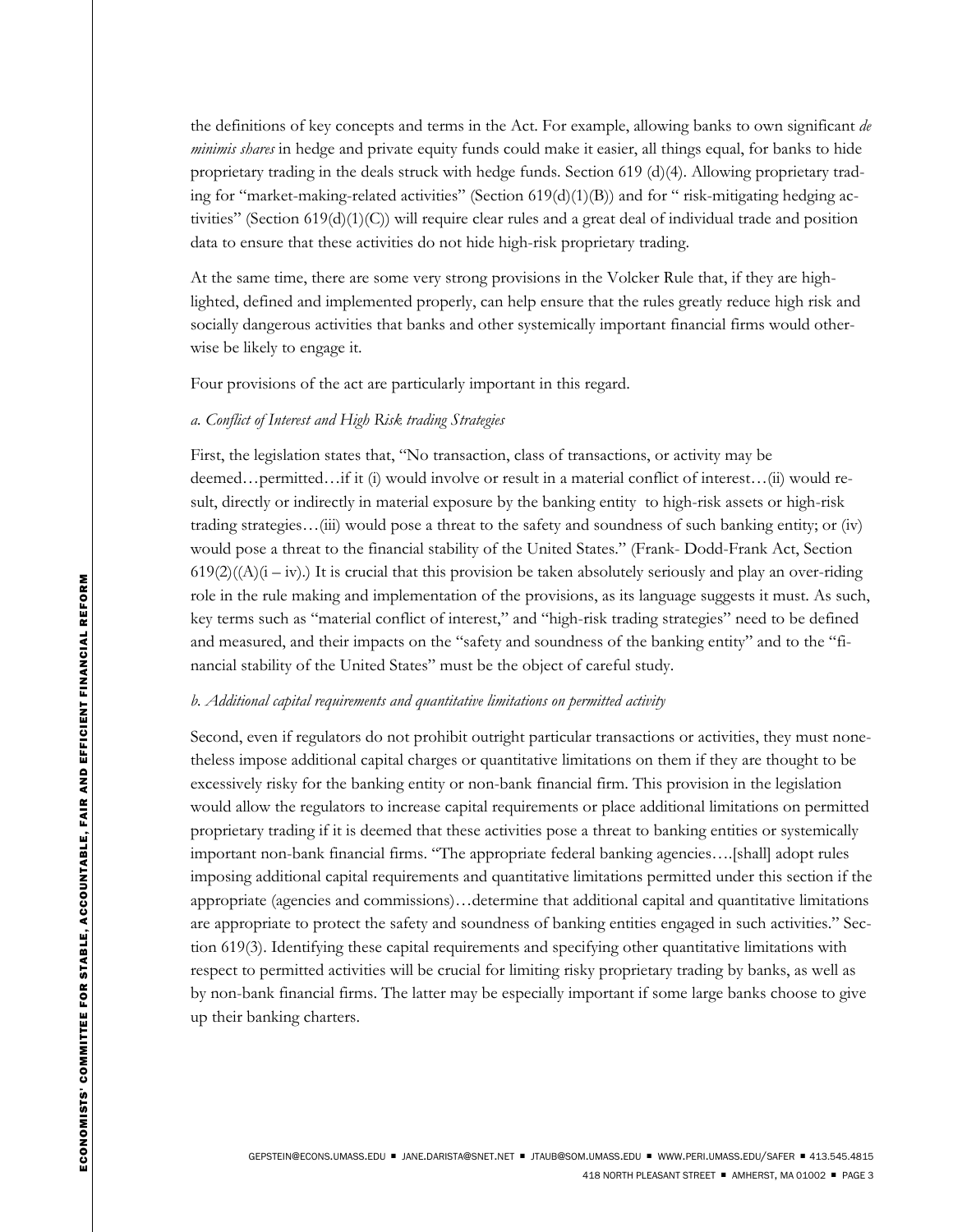#### *c. Restrictions on Interdependence*

Third, the Volcker rule interacts with other restrictions, including restrictions on engaging in credit and derivative contracts with affiliates and with sponsored financial entities. Section 619(1)(f). Rules governing these interactions need to be crafted to minimize high risk interdependencies among financial affiliates and other financial entities.

#### *d. Preparation of a comprehensive and detailed study of the investments and activities of banks*

Fourth, Section 620 of the Act requires the relevant banking authorities to prepare a comprehensive and detailed study of the investments and activities of banks. While sections 619 focus on limiting high-risk short term proprietary trading and investments in hedge funds and private equity funds, the study described in section 620 requires the regulators to look at the broader, longer term investment strategies of banks and detailed information on their investments and activities to identify "high risk assets" and "high risk trading strategies" that might be occurring outside of the "trading account," for example in their "investment accounts." Implementing this study and then using it for guidance for possible further rule implementation will be important moving forward to make sure that the Volcker Rule is effectively implemented.

#### The Tasks Moving Forward

Thus, the tasks moving forward are two-fold: 1) Concretize definitions, identify necessary data, and determine metrics that will minimize the damage created by the many exemptions and possible loopholes potentially present in the provisions in order that the main intent and goals of the Volcker provisions can be effectively implemented; and 2) Ensure that the strong, encompassing provisions discussed above are taken seriously and are given their appropriate place in the hierarchy of rules defined and implemented.

For both sets of rules there are several aspects that will be crucial:

- a) defining key terms
- b) identifying data needed to implement the rules
- c) establishing monitoring and enforcement mechanisms for the rules
- d) determining the timing of the implementation of the rules

In this regard, the next six to eighteen months—and especially, the next six to 15 months—will be crucial in the writing and implementation of these rules. It will be important to properly establish the many key definitions, the multiple data gathering requirements, crucial metrics, and essential enforcement mechanisms.

Much more important than these key technical and procedural details will be to set the right tone, to establish an overall commitment on the part of the regulators―as will then be embodied in the myriad decisions that they must make about rules and definitions―to the spirit of the "Volcker Rule" which is designed to strictly limit high-risk trading by financial institutions and their affiliates, to eliminate the possibility that banks will bail out affiliated hedge or private equity funds, to reduce the chances that banks will be tempted though conflicts of interest to exploit their customers, and that, by these means,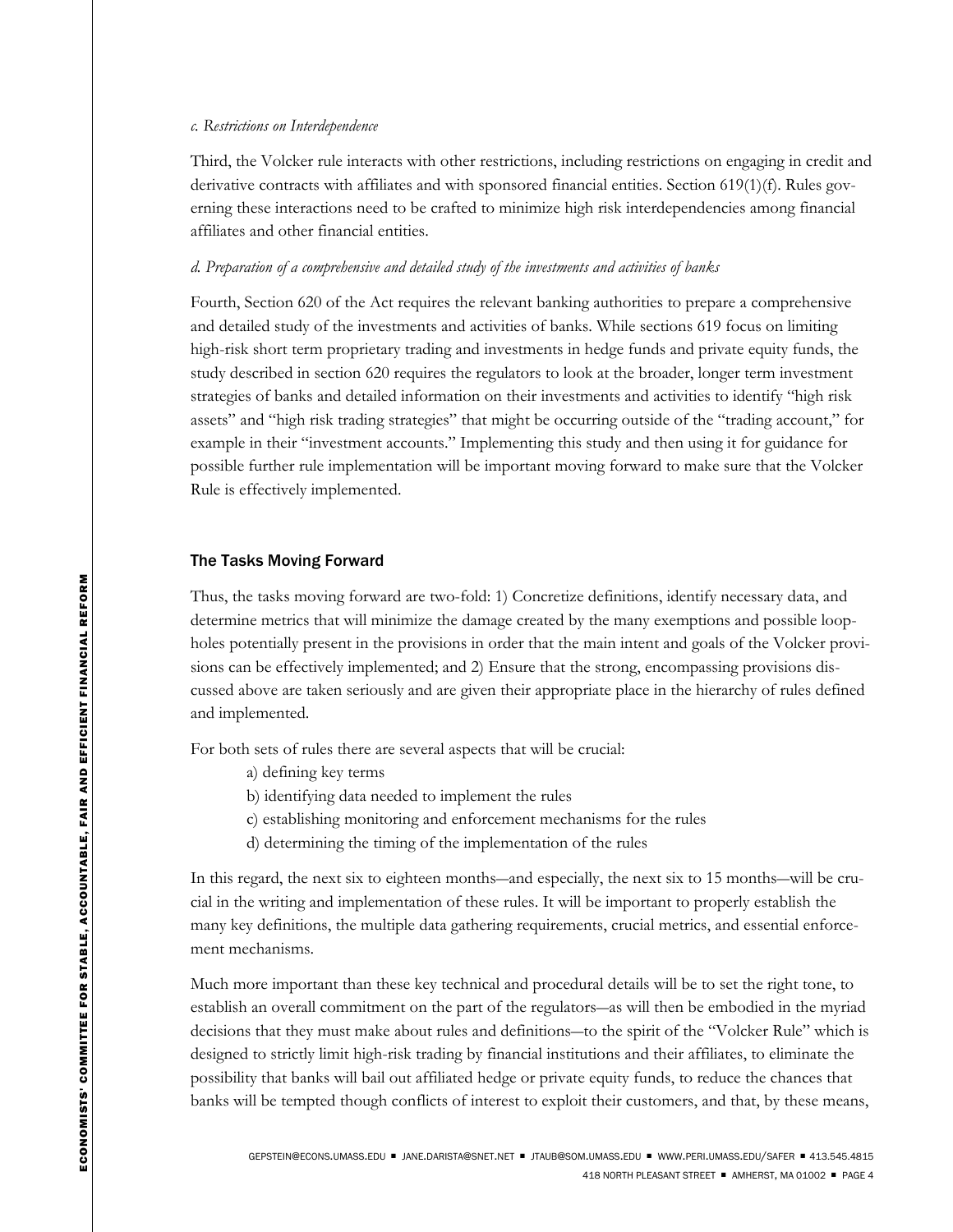will undermine the financial stability of the US and require more tax-payer bailouts. Indeed, the language in the Volcker Rule provisions *requires the regulators to do just that.* So this regulatory commitment right from the outset, must be implemented.

# Key Timeline of the Next Eighteen Months (Dodd-Frank Act; Davis Polk, 2010b, p. 7, 8)

Much critical rule writing and tone setting will occur in the next six to fifteen months.

*Within 6 Months* 

i. The Financial Services Oversight Council (FSOC) to complete a study of proprietary trading and make recommendations on implementing the provisions of the Rule.

ii. The Federal Reserve must issue rules implementing the initial transition period and potential extension period for proprietary trading.

iii. Limits on Permitted Activities: Regulators must issue rules to limit otherwise permitted activities upon a finding that such activities would involve material conflicts of interest, exposure to high-risk trading strategies, or pose a threat to the banking entity or to U.S. financial stability. A similar requirement holds with respect to the insurance provisions in the Act Section  $619(d)(F)(ii)$ 

iv. Capital and Quantitative Limits on Permitted Proprietary Trading: If regulators determine that additional capital requirements and quantitative limits, including diversification requirements, are "appropriate" to protect the safety and soundness of banking entities or "systemically important" nonbank financial companies engaged in permitted proprietary trading, they must adopt rules imposing such additional requirements and limitations on the permissible categories of proprietary trading.

(Note that these capital and quantitative limits are very important to define with respect to: proprietary trading of non-bank financial companies Section  $619(1)(a)(2)$  and with respect to capital charges facing banks and non-bank financial companies with *de minimis* investments in hedge funds and private equity funds, which should deducted from the assets and tangible equity of the banking entity and the deduction "shall increase commensurate with the leverage of the hedge fund or private equity fund" Section 619(4)(b)(iii).)

v. The appropriate Federal Banking agencies and other regulators, should issue regulations regarding internal controls and recordkeeping in order to insure compliance with the *de minimis investment* provisions Section 619(4)(e)(1).

*Within 9 Months* 

i. The Securities and Exchange Commission must issue rules for implementing Section 621 which calls for ending conflicts of interest in the issuing of asset backed securities.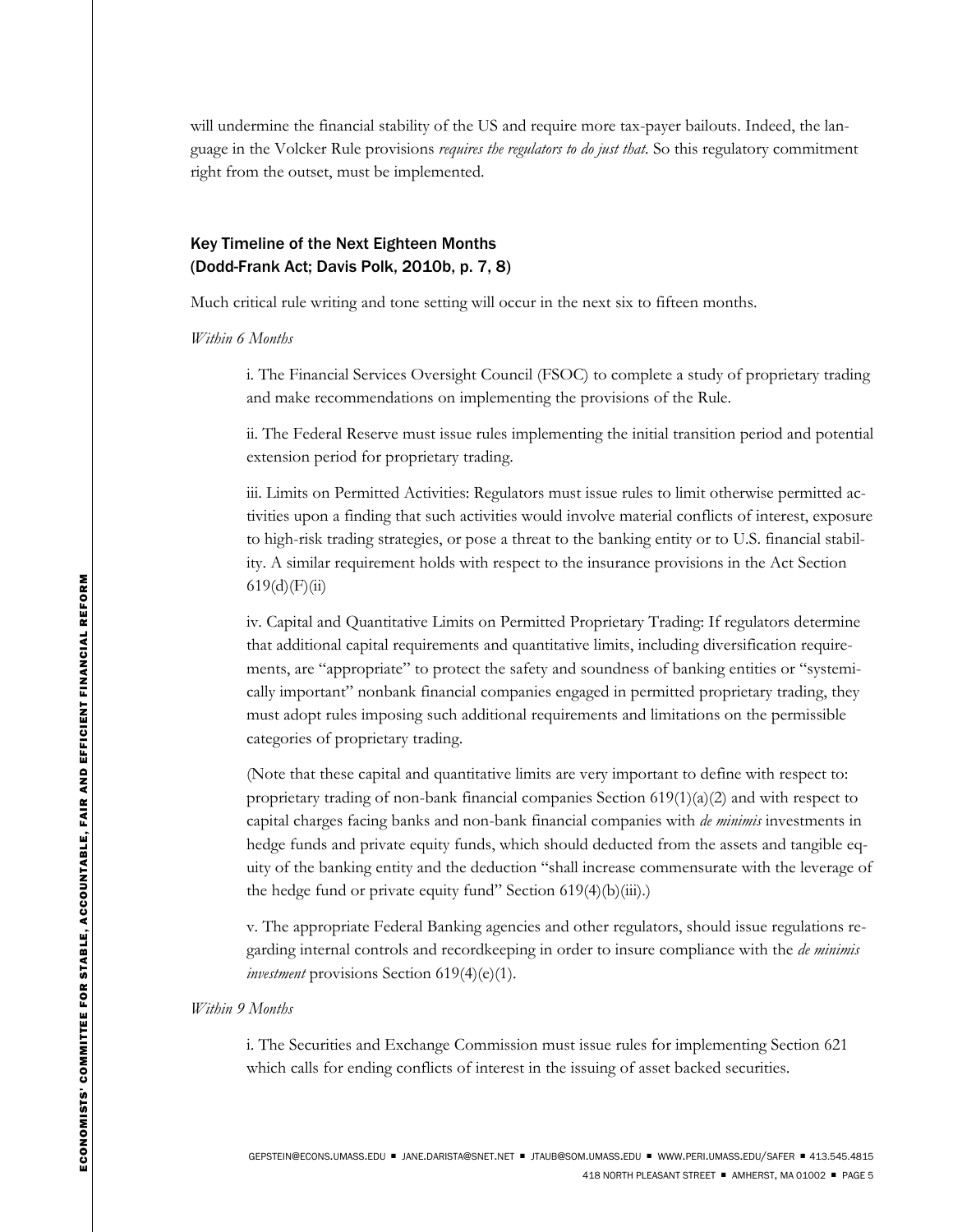# *Within 15 months (9 months after the Council's Study)*

i. Each of the regulators must consider the findings of the Council Study and adopt rules to carry out the Volcker rule.

ii. Additional Capital Standards and restrictions During Transition Period: Regulators must issue rules to impose additional capital and other restrictions, as appropriate, on sponsoring or investing in hedge funds or private equity funds by a banking entity *during the transition period.* 

# *Within 18 months*

i. The appropriate Federal banking and regulatory agencies must prepare the comprehensive report on banking assets and strategies to consider and make recommendations concerning:

(1) Whether each activity or investment has or could have a negative effect on the safety and soundness of the banking entity or the United States Financial System.

(2) The appropriateness of the conduct of each activity or type of investment by banking entities

(3) Additional restrictions as may be necessary to address risks to safety and soundness arising from the activities or types of investments engaged in by these banks.

# Definitions, Data and Metrics

#### *Task 1: Preventing Exemptions from Becoming Evasion Mechanisms*

While the Volcker Rules leave plenty of opportunity to define terms and impose procedures that will implement the spirit of the provisions, they also leave opportunities to weaken the rules and enforcement. So it is crucial that the rule making and implementation procedures guard against this danger by insisting on interpretations of rules with a clear intention to eliminate high risk proprietary trading and conflicts of interest with respect to proprietary trading and asset backed securities.

The Merkley-Levin provisions are designed to "broadly prohibit proprietary trading while nevertheless permitting certain activities that may technically fall within the definition of proprietary trading but which are, in fact, safer, client oriented financial services." (ML, 2010A, S5894). Here it will be necessary to: 1) define proprietary trading and gather data appropriate to measuring it, and 2) to determine and define the appropriate capital requirements and quantitative limits for these transactions particularly in the case of non-bank, systemically significant financial firms.

# **a. Defining Proprietary Trading and Interpreting the "trading account"**

"[P]roprietary trading means 'engaging as a principal for the trading account' in transaction to 'purchase or sell, or otherwise acquire or dispose of' a wide range of traded financial products…there are essentially three key elements to the definition: (1) the firm must be acting 'as a principal for the trading account' (2) the trading must be in its 'trading account' or another similar account and (3) the restrictions apply to the full range of its financial instruments." (M-L, ibid., p. S5895).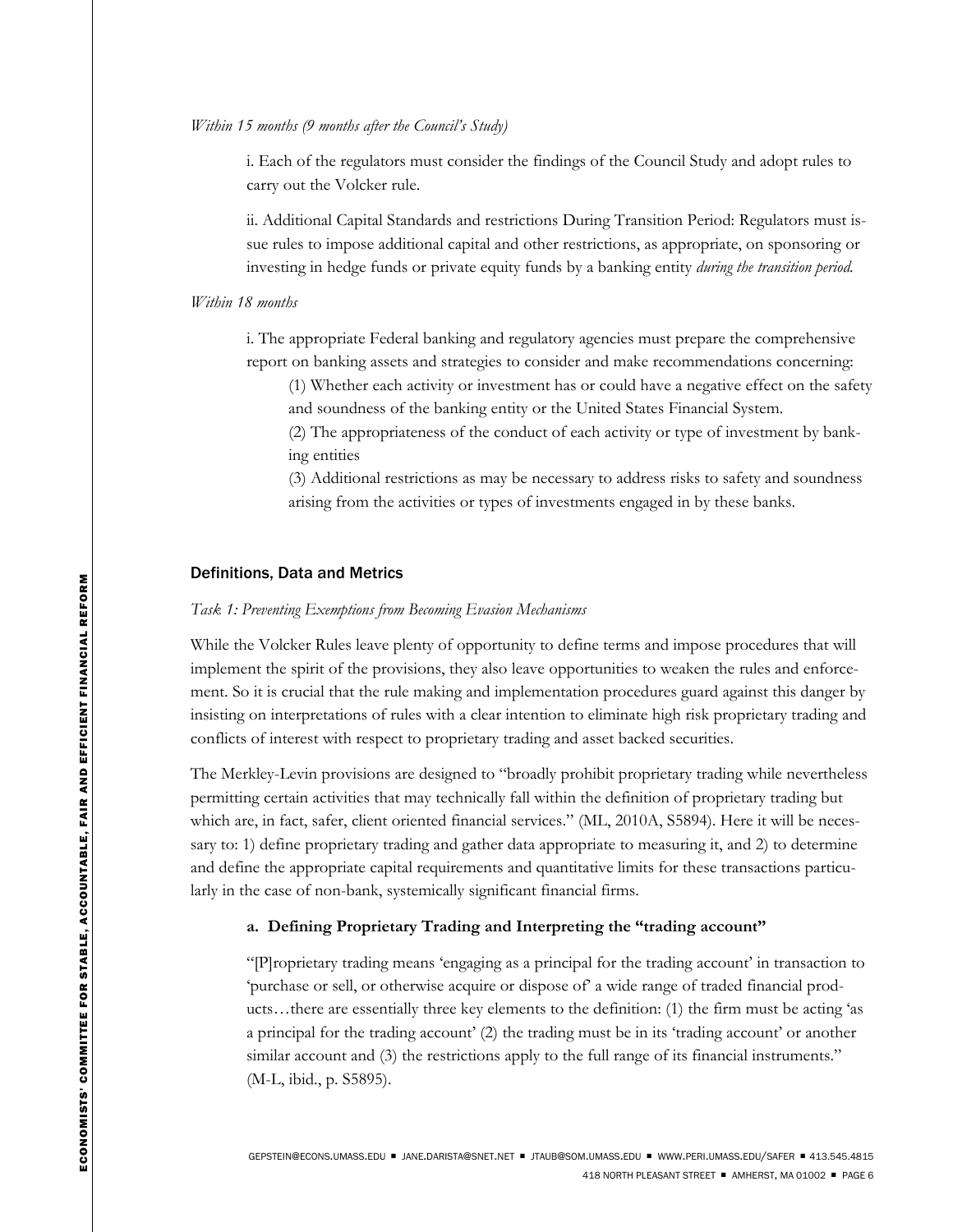"The term 'trading account' is intended to cover an account used by a firm to make profits from relatively short-term trading positions , as opposed to long-term, multi-year investments." (ibid., S5895). Paragraph (3) of subsection (h) defines "trading account" as any account used "principally for the purpose of selling in the near term (or otherwise with the intent to resell in order to profit from short-term price movements)" and such other accounts as the regulators determine are properly covered by the provision to fulfill the purposes of the section." …"For banking entity subsidiaries that do not maintain a distinction between a trading account and an investment account, all accounts should be presumed to be trading accounts and covered by the restriction" (ibid. p. S5895). So this should be defined by the regulators.

## **b. Defining and clarifying "permitted activities" in 619 (d)**

There are several key permitted activities that must be defined carefully and measured properly: Section 619(1)(d)(B) allows trading in "connection with underwriting or market-makingrelated activities," "to the extent that any such activities permitted by this subparagraph are designed not to exceed the reasonably expected near term demands of clients, customers, or counterparties."

Thus it is crucial to define and develop metrics to measure "market-making-related activities" and to define and develop metrics to measure "reasonably expected near term demands of clients, customers or counterparties" as well as "risk mitigating activities."

i. Rule-making must define the critical elements that should be satisfied for trading to qualify as "market-making related activities":

a. Two-sided markets: "Market-making is a customer service whereby a firm assists its customers by providing two-sided markets for speedy acquisition or disposition of certain financial instruments." (M-L, 2010a)

b. Revenues based on these trades should come primarily from bid-ask spreads and the provision of credit and not from capital gains earned on the change of prices of the assets. So, in order to qualify for this exemption, the banks should have to provide data on the acquisition and sales price of the assets, and the sources of revenue (fees, bid-ask spreads, interest rates, charged, etc.) (ibid). If a firm writes derivatives contracts, then such activities should be either (1) held in the long term investment portfolio or (2) traded away. Hedging such positions, while keeping them in the trading accounts of the firm, is not an option.

c. The usefulness of other metrics for gauging whether such trading is for marketmaking or for speculative purposes should be investigated. Academic literature sets out the distinctions between making markets for customers and holding speculative position in assets, but in general the two types of trading are distinguishable by the volume of trading, the size of the positions, the length of time that positions remains open and the volatility of profits and losses, among other factors.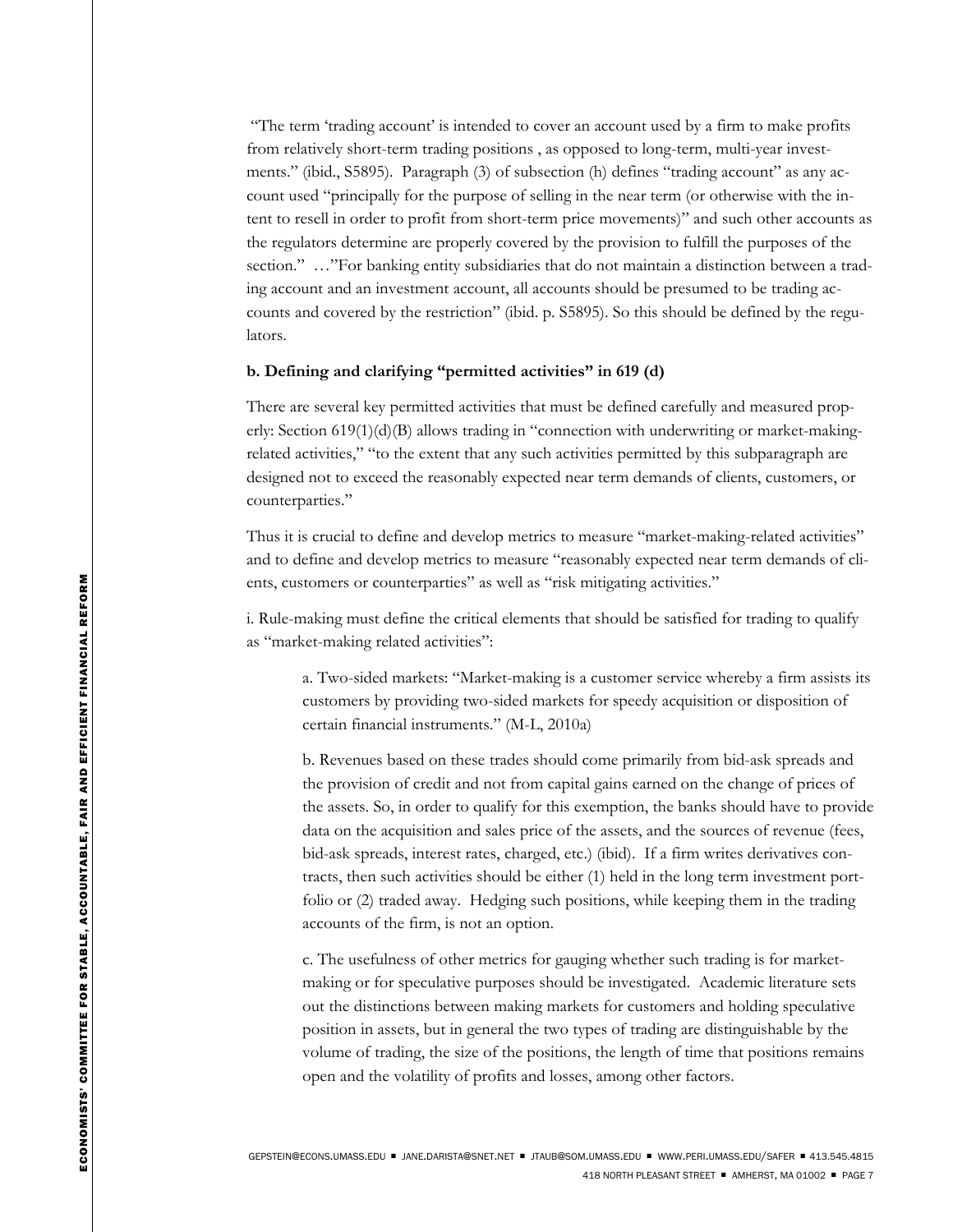ii. "Reasonably expected near term demands of clients, customers and counterparties" creates two restrictions:

a. One is on the expected holding period of the assets or positions. Metrics for determining the holding period, such as a dated inventory approach, or other measures must be determined.

b. The other is the intent. In this regard, revenue should result primarily from fees charged and not from price changes from holding the assets and positions.

# iii. Risk Mitigating Activities

Subparagraph  $(d)(1)(c)$  permits a banking entity to engage in "risk-mitigating hedging activities" in connection with and related to individual or aggregative positions, contracts or other holdings of the banking entity that are designed to reduce the specific risks to the banking entity in connection with and related to such positions, contracts, or other holdings." This activity is permitted because its sole purpose is to lower risk. To implement this role data must be provided to ensure that the hedges apply to specific, identifiable assets, whether it be on an individual or aggregate basis. This language is designed to prevent general macro hedges that are really designed to be open bets, rather than positions taken to hedge specific owned assets or incurred risks. This formulation is meant to focus banking entities on traditional hedges and prevent proprietary speculation under the guise of general "hedging." (ML, 2010a).

# **c. Limiting Evasion and Risk associated with Sponsorship of Hedge and Private Equity Funds**

Subparagraph (d)(1)(G) permits firms to organize and offer hedge funds or private equity funds as an asset management service to clients.

The Merkley-Levin provisions generally prohibit insured depository institutions and their affiliates from "sponsoring" a hedge fund or private equity fund, and imposes extra capital charges and quantitative limits on systemically important non-bank financial firms for doing the same (though it would not prohibit banking organizations from providing advice to such funds). Section 619(1)(a)(B), Section 619(a)(2). This provision is designed to prevent banks from using their relations with hedge and equity funds from evading the prohibitions on proprietary trading, as well as to eliminate the possibility that banks will be put in the position, as they were during the recent crisis, of "bailing out" their associated hedge and private equity funds, which in turn placed the banks at risk and contributed to taxpayer bail-outs.

The Act created significant exceptions to these rules. In particular, it allows *"de minimus investments"* in hedge funds and private equity funds, with important restrictions. Section 619(4). These restrictions must be carefully defined in the rule making process and it is crucial that data and metrics be devised and monitoring systems be put in place to make sure that these exceptions do not place banking entities at risk or provide major loopholes for risky proprietary trading.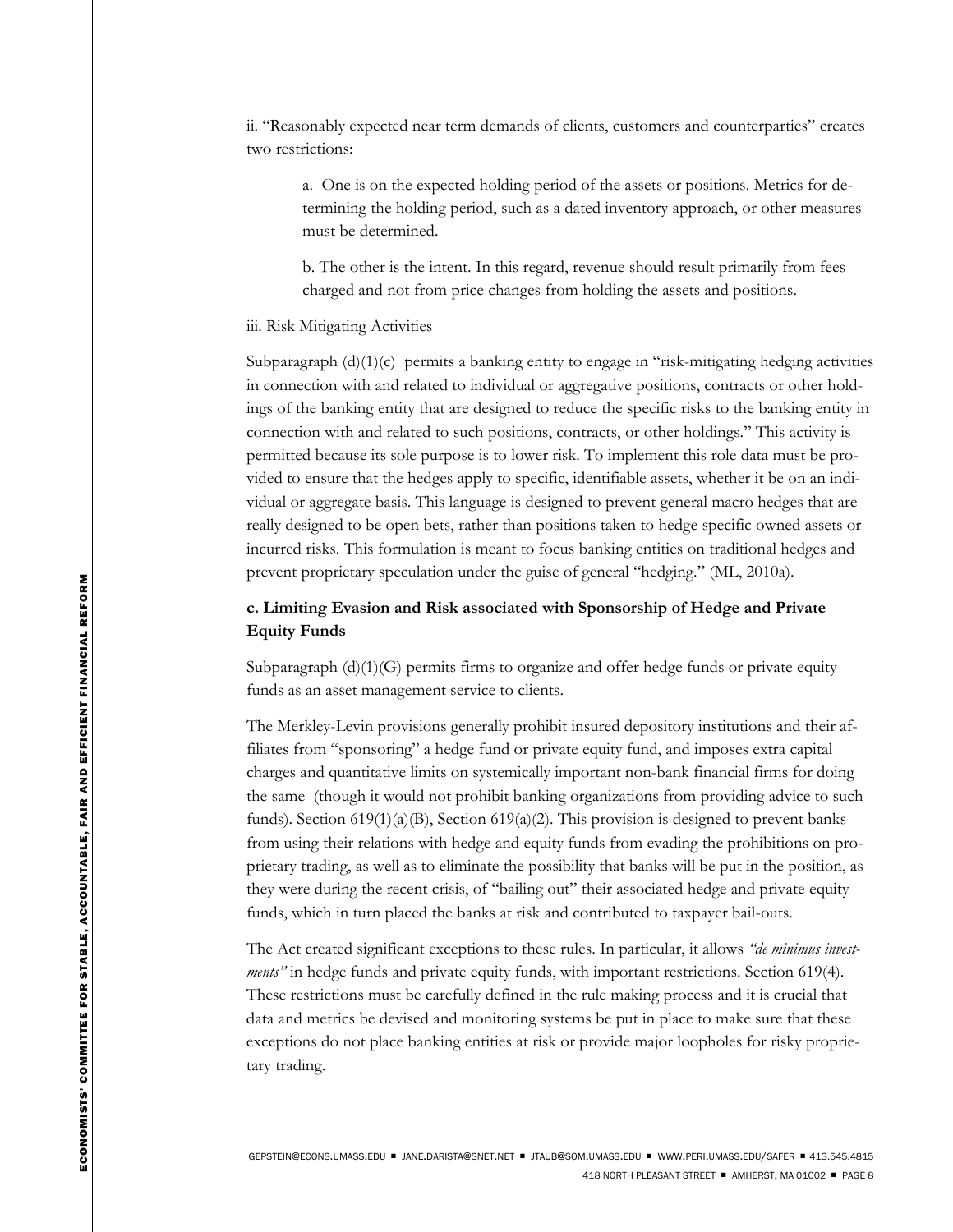The amount of *de minimus* investment should be "immaterial" to the bank and, in any case, at most 3% of each fund and, in the aggregate can constitute at most 3% of the banks' Tier I capital following an initial period when banks could temporarily "seed" up to 100% of the capital of the fund. These are intended to be seed capital in order to attract outside capital and not as proprietary investments themselves. Rules should be issued that make clear that these initial investments should not be seen as proprietary investments for the banks themselves, and that large initial investments in funds by banks are prima facie evidence that these are attempts at evasion of the Merkley-Levin provisions.

Furthermore, the rules require that when investments in funds are made, there is a no-bailout pledge from the bank, so it is clear that banks will not come to the rescue of these funds and place their bank (and taxpayers) in jeopardy.

Finally, the Act calls for significant capital charges for all investments in funds and these rules should be strictly written and mechanisms should be set up to make sure that appropriate data are collected in a timely fashion and these capital charge rules are strictly enforced. The Act states that "For purposes of determining compliance with applicable capital standards…the aggregate amount of outstanding investments by a banking entity….including retained earnings, shall be deducted from the assets and tangible equity of the banking entity, and the amount of the deduction shall increase commensurate with the leverage of the hedge fund and private equity fund." (Section 619(4)(B)(iii).

It is clear from the foregoing that in order to implement this provision, the regulators must collect detailed information from all hedge funds and private equity funds in which banking entities have de minimis investments. For only by having detailed information on the funds can the regulators know the degree of leverage in the fund, including embedded leverage in financial instruments, in order to give them the information they need to establish increased capital charges in the case of highly leveraged funds. It is crucial that these considerations inform the "internal controls and recordkeeping, in order to insure compliance" with these rules Section 619(4)(e)(1).

# *Task 2: Defining and Implementing Limitations on Permitted Activities*

As mentioned earlier, despite the exemptions contained in the Act, section (2) of Section 619 specifies that no "transaction class of transactions or activity may be deemed a permitted activity" if it involves a conflict of interest, would involve a material exposure to high risk assets or strategies, or would threaten the financial stability of the bank or the United States. This section must be placed front and center and all the possible exemptions must be carefully analyzed to make sure that they do not violate this provision.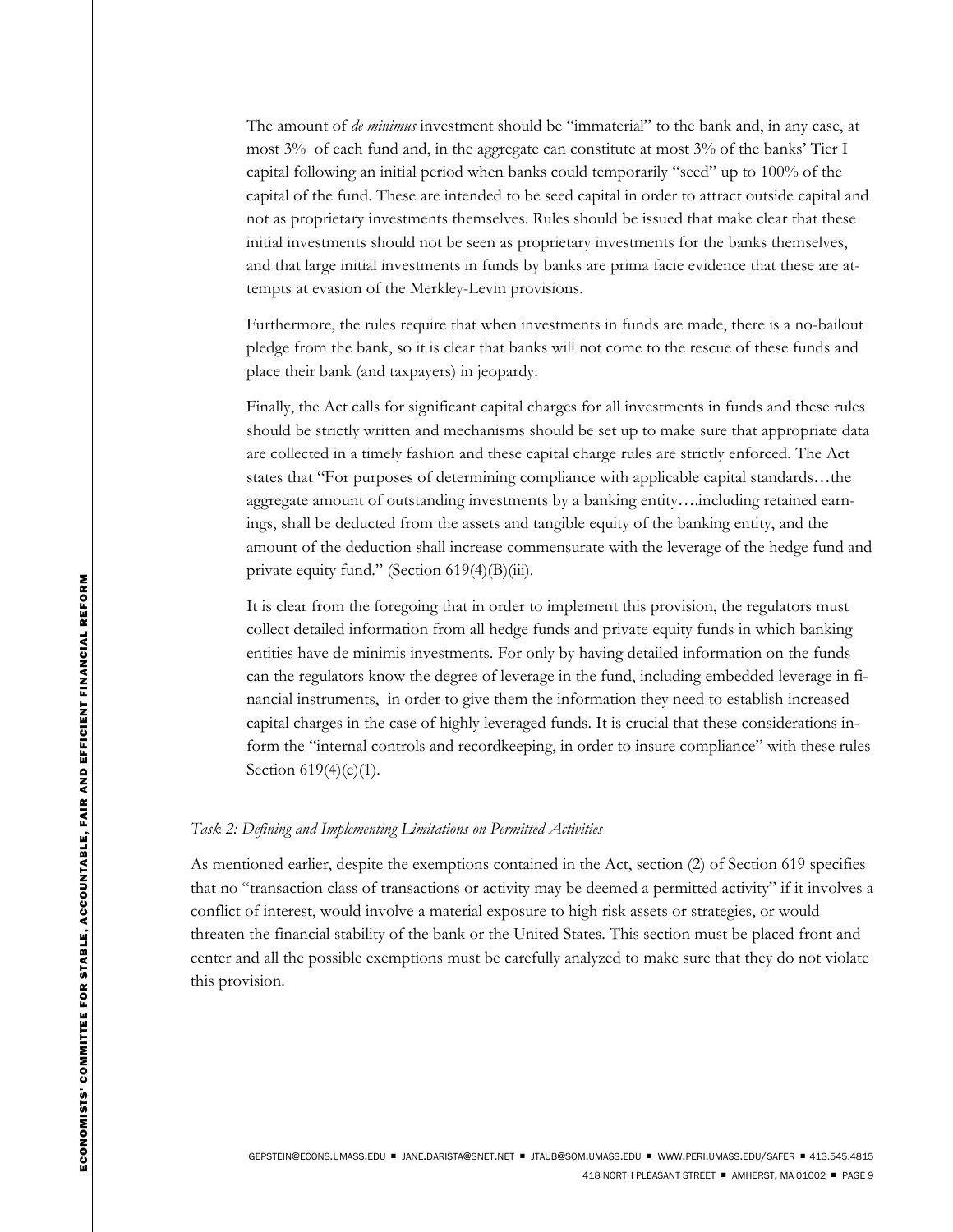#### *Other considerations*

# **Data Requirements**

It is clear that to properly define and implement these rules, a great deal of data on individual positions, securities and trades will be required. (This is the trade-off paid by those seeking exemptions: in order to make sure the exemptions are not vehicles for evasion, they will have to provide more data.)

a. Trade details for each principal transaction, including prices, bid/ask spreads, commission information. Note that this could be done in automated fashion for swaps through swap repositories, and through other instruments using similar mechanisms. For example, FINRA automatically screens equities trading for insider trading.

b. The dates and maturities of assets held.

c. Sufficient data to readily connect each hedge to particular risks incurred by the banking entity, i.e., each position that is hedged should be noted and connected to the hedge itself.

d. Extensive data on the hedge funds and private equity funds in which the banking entities invest, and particularly the degree of leverage of those funds, the strategies employed, the ownership interests, and the types of transactions between the funds and the banking entities.

e. Data and analysis of "high-risk" assets and trading strategies and their impact on financial stability of the banking institutions and of the overall economy

## **Timing and Extensions**

It is critical that the Federal Reserve and relevant regulatory agencies issue transparent rules and transparent mechanisms for determining the timing of compliance and implementation of the Merkley-Levin provisions. This is very important because the provisions allow multiple extensions for compliance with the various rules. In some cases, banks may be able to extend their compliance for twelve years or more (Davis Polk, 2010b). By what criteria will these extensions be granted? Will there be opportunity for public commentary and input before extensions are granted? These decisions should be rule bound and transparent since the financial stability of the economy might be at stake.

#### **Conclusion**

There are many other details to be determined in this highly complex set of provisions. The three major points that apply to all the Merkley-Levin provisions and associated rule making are these:

1. The regulators must signal their determination to establish rules, data gathering and monitoring mechanisms that will implement the clear over-riding intention of the act to prohibit high risk proprie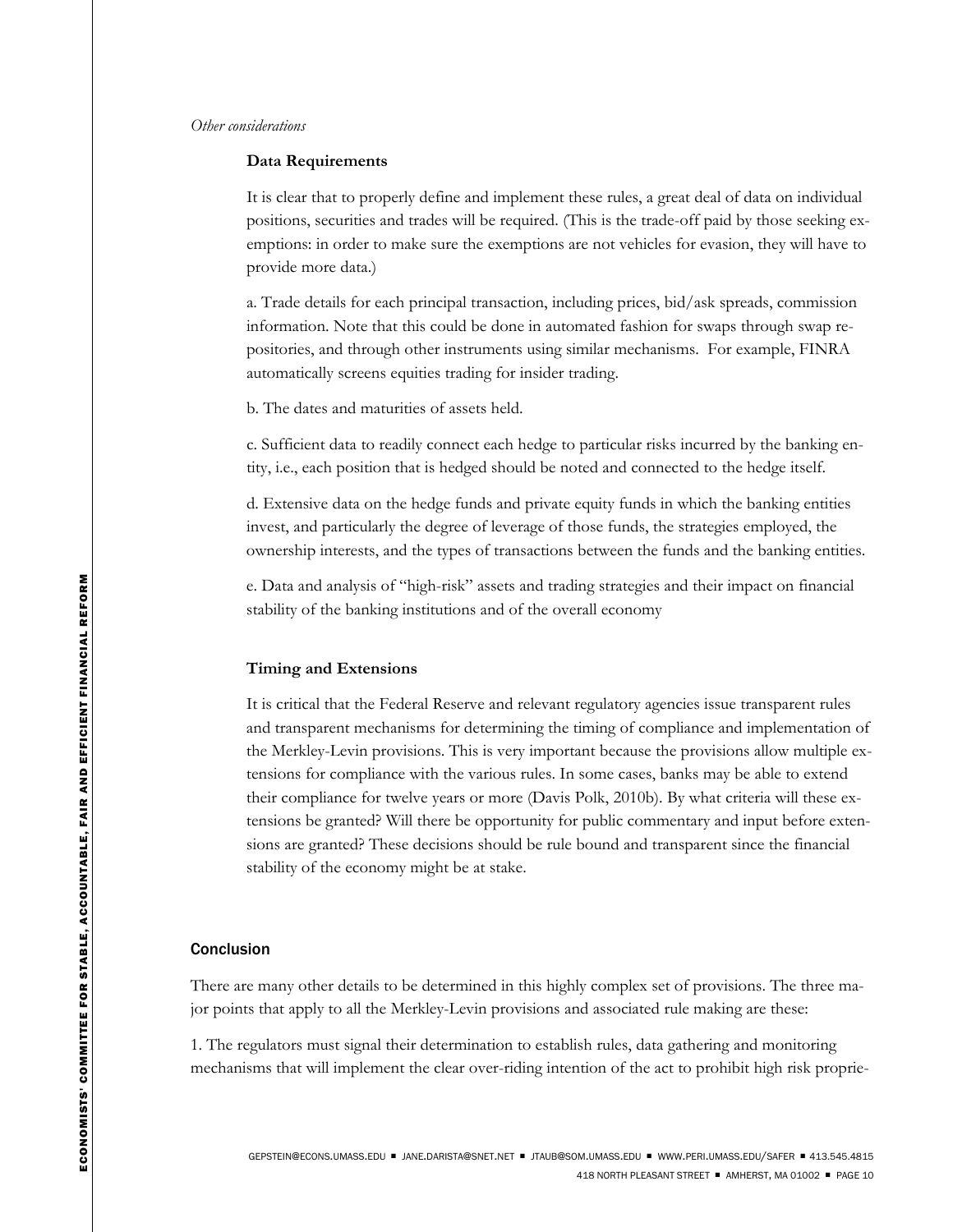tary trading, which suggests that, they should "err" on the side of strict interpretations and rigorous monitoring.

2. The multiple exemptions granted to financial firms and resulting complexity of the provisions demand that there be extensive and detailed data gathering from banking entities and funds with banking investments so that the appropriate metrics can be determined and so that compliance with the rules can be enforced. The regulatory agencies must not shy away from the necessity of gathering and utilizing these data.

3. The exemptions and complexity created by them also imply the need for extensive transparency in rule making and enforcement so that the public can be assured that the acts provisions are being appropriately implemented and complied with.

The next six to eighteen months will set the tone for all that follows in the establishment of the Merkley-Levin provisions. We look forward to working with the appropriate regulators to ensure that these provisions are properly implemented to contributed to greater financial stability and fewer tax-payer funded financial rescues.

## References

Senators Jeffrey Merkley and Carl Levin, 2010a. "The Volcker Rule", *Congressional Record*, July 15, S5893 – S5899.

Senators Jeffrey Merkley and Carl Levin, 2010b. "Implementation of Merkley-Levin Provisions", letter to Regulators, August 3, 2010.

Citi Investment & Research Analysis. 2010a. "US Financials: Regulatory Reform Update". June 16.

Citi Investment & Research Analysis. 2010b. "US Financials: Regulatory Reform Update II". June 27.

Crotty, James, Gerald Epstein and Iren Levina. 2010. "Proprietary Trading is a Bigger Deal Than Many Bankers and Pundits Claim", SAFER Policy Brief, #20,

http://www.peri.umass.edu/fileadmin/pdf/other\_publication\_types/SAFERbriefs/SAFER\_issue\_bri ef20.pdf .

Davis Polk & Wardwell. 2010a. "Summary of the Dodd-Frank Wall Street Reform and Consumer Protection Act, Passed by the House of Representatives on June 30, 2010." July 9.

Davis Polk & Wardwell. 2010b. "Regulatory Implementation Slides"

Dodd-Frank Wall Street Reform and Consumer Protection Act (Dodd-Frank Act). 2010.

Goldman Sachs. 2010. "United States: Financial Services; The Debate is Largely Over, but many Details Still to Come". June 28, 2010.

Silber, William. 2003. "Do Speculators Leave Footprints?", *Journal of Portfolio Management*, Vol. 29, No. 4, pp. 64 – 70.